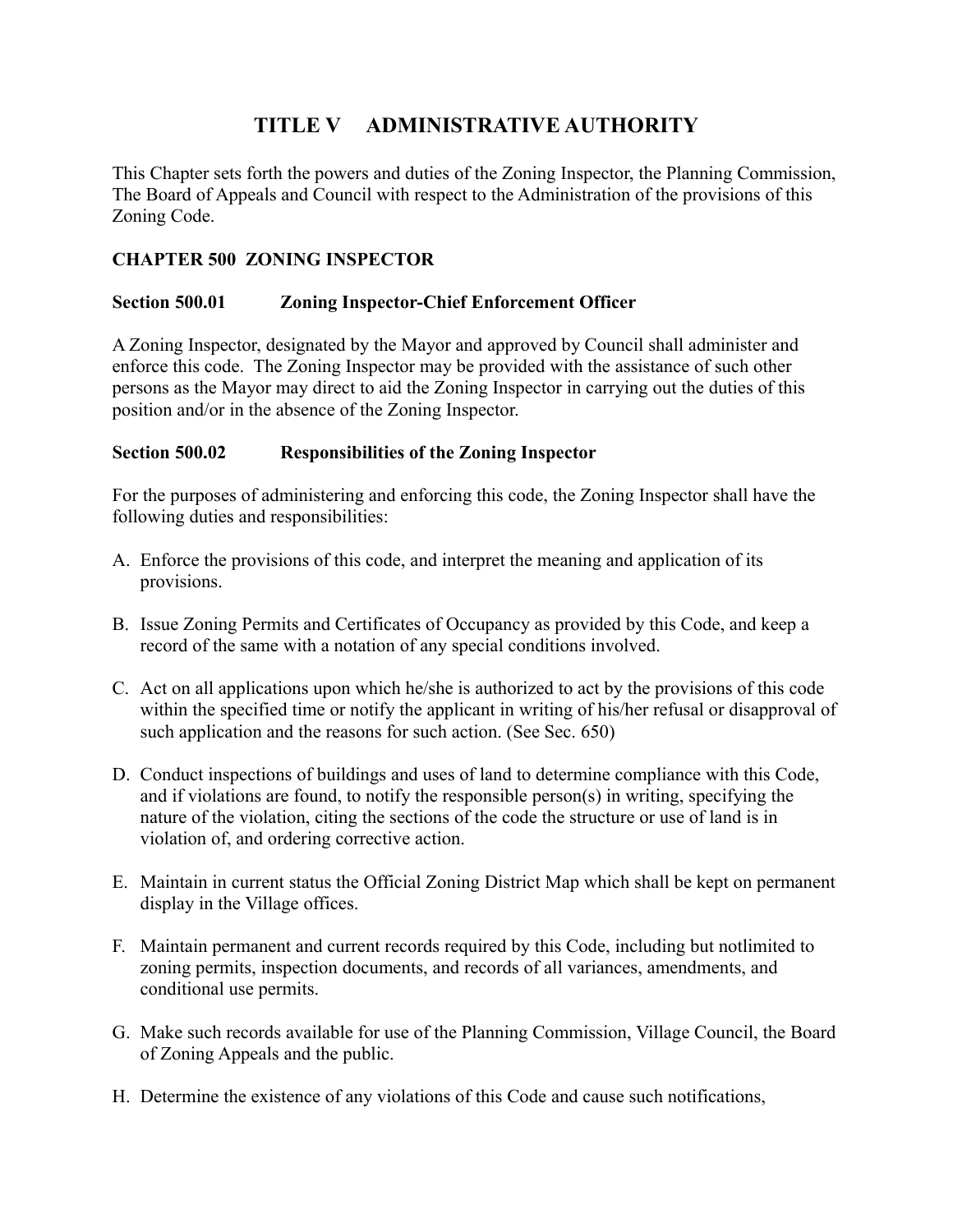revocation notices, stop orders, or initiate such other administrative or legal action as available and needed to address such violations.

- I. Take any other action authorized by this Code to ensure compliance with or prevent violations of this Code.
- J. Maintain a list of nonconforming uses with location and exact nature of the existing nonconformity.
- K. Prepare and submit a monthly and annual report to the Village Council and Planning Commission on the administration of this Code, setting forth such information as may be of interest and value in advancing and furthering the purpose of this Code.
- L. Administrative duties as necessary and permissible.
- M. Act as Floodplain Administrator, performing the Duties and Responsibilities set forth in Village of Mantua Codified Ordinances Section 1309.03(b). *(Ordinance 2012-18, effective April 17, 2012)*

### **CHAPTER 501 PLANNING COMMISSION**

### **Section 501.01 Appointment and Organization**

The Planning Commission shall be composed of five (5) members who reside in the incorporated area of the Village, and shall include the Mayor, one (1) member of Council to be elected thereto for the remainder of his/her term in office, and three (3) additional citizens to be appointed by the Mayor with the approval of Council for terms of six years each. *(Amended Ord. 2008-30, eff. 11/20/08)* All members shall serve without compensation. Planning Commission members shall be selected by the Mayor with the approval of Council.

#### **Section 501.02 Proceedings of Planning Commission**

The Commission shall adopt rules necessary to the conduct of its affairs in keeping with the provisions of this Code. Commission meetings shall be held at the call of the chairman and at such other times as the Commission may determine to carry out its duties as set forth in this Code. All meetings shall be open to the public. The Commission shall keep minutes of its proceedings showing the vote of each member upon each question, or if absent or failing to vote, indicating such fact, and shall keep records of its examinations, reviews and other official actions all of which shall be a public record and be immediately filed in the office of the Commission. The presence of three (3) members shall constitute a quorum. The concurring vote of three (3) members of said Commission shall be necessary for official actions.

#### **Section 501.03 Duties of the Planning Commission**

In addition to any duties prescribed by the Ohio Revised Code, Chapter 713, the Planning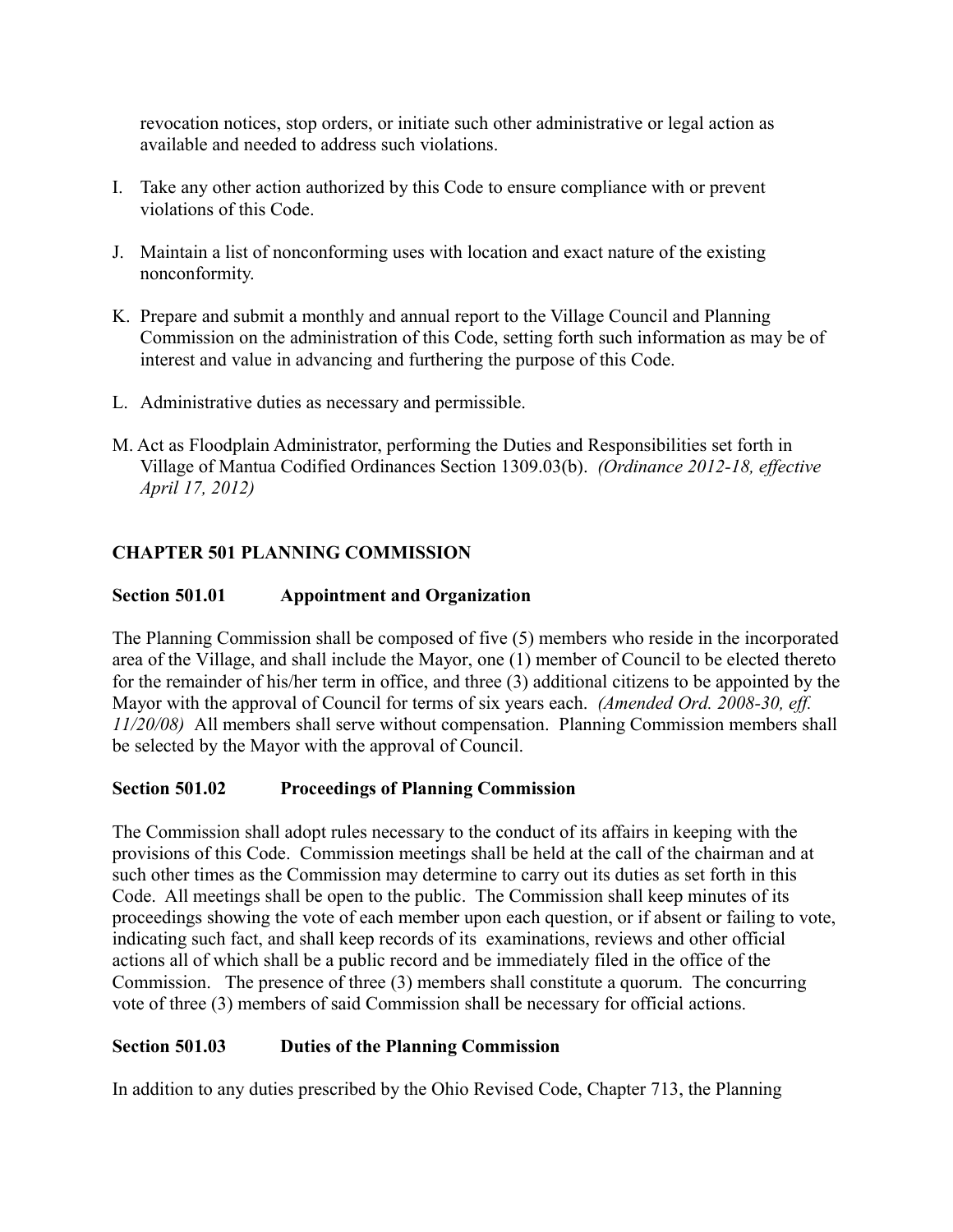Commission shall have the powers to administer Chapter 610 Site Plan Review, and Chapter 620 Conditional Use Permits, Chapter 640 Amendments as well as any other sections as specified in this Code.

### **Section 501.04 Employment of Architects and Engineers**

The Planning Commission may control, appoint or employ architects, engineers, and other professional services and may appoint such clerks, draftsman, and other subordinates as are necessary for the performance of its functions. The expenditure for such services and employment shall be within the amounts appropriated for such persons by the Village Council and Council shall provide for the expenses and accommodations necessary for the work of the Commission. (ORC 713.05)

The Planning Commission may consult with any public agency and their representatives as they deem necessary to perform their duties.

# **CHAPTER 502 BOARD OF ZONING APPEALS**

### **Section 502.01 Board of Zoning Appeals, Composition, Terms, Removal**

The Board of Zoning Appeals shall consist of five (5) members to be appointed by the Mayor with the approval of Council. The term of all members shall be five (5) years and their terms shall be so arranged that the term of one (1) member shall expire each year. Each member shall serve until his successor is appointed and qualified. Members of the Board shall be removable for nonperformance of duty, misconduct in office, or other reasonable cause by the Mayor upon written charges and after a public hearing has been held regarding such charges, a copy of the charges having been served upon the member so charged at least ten (10) days prior to the hearing either personally or by registered mail, or by leaving the same at his place of residence. The member shall be given an opportunity to be heard and answer such charges. Vacancies shall be filled by appointment by the Mayor and shall be for the un-expired term.

### **Section 502.02 Proceedings of the Board of Zoning Appeals**

The Board shall adopt rules necessary to the conduct of its affairs in keeping with the provisions of this ordinance. Meetings shall be held at the call of the chairman and at such other times as the Board may determine is necessary. The chairman, or in his or her absence the acting chairman, may administer oaths and compel the attendance of witnesses. All meetings shall be open to the public. The Board shall keep minutes of its proceedings, showing the vote of each member upon the question, or if absent or failing to vote, indicating such fact, and shall keep records of its examinations and other official actions, all of which shall be a public record and be immediately filed in the office of the Board.

Three (3) members of the Board shall be present to constitute a quorum. The Board shall act by resolution, and the concurring vote of three (3) members of the Board shall be necessary to reverse an order of determination by the Zoning Inspector, to decide in favor of an applicant in any matter over which the Board has original jurisdiction under this Code, or to grant any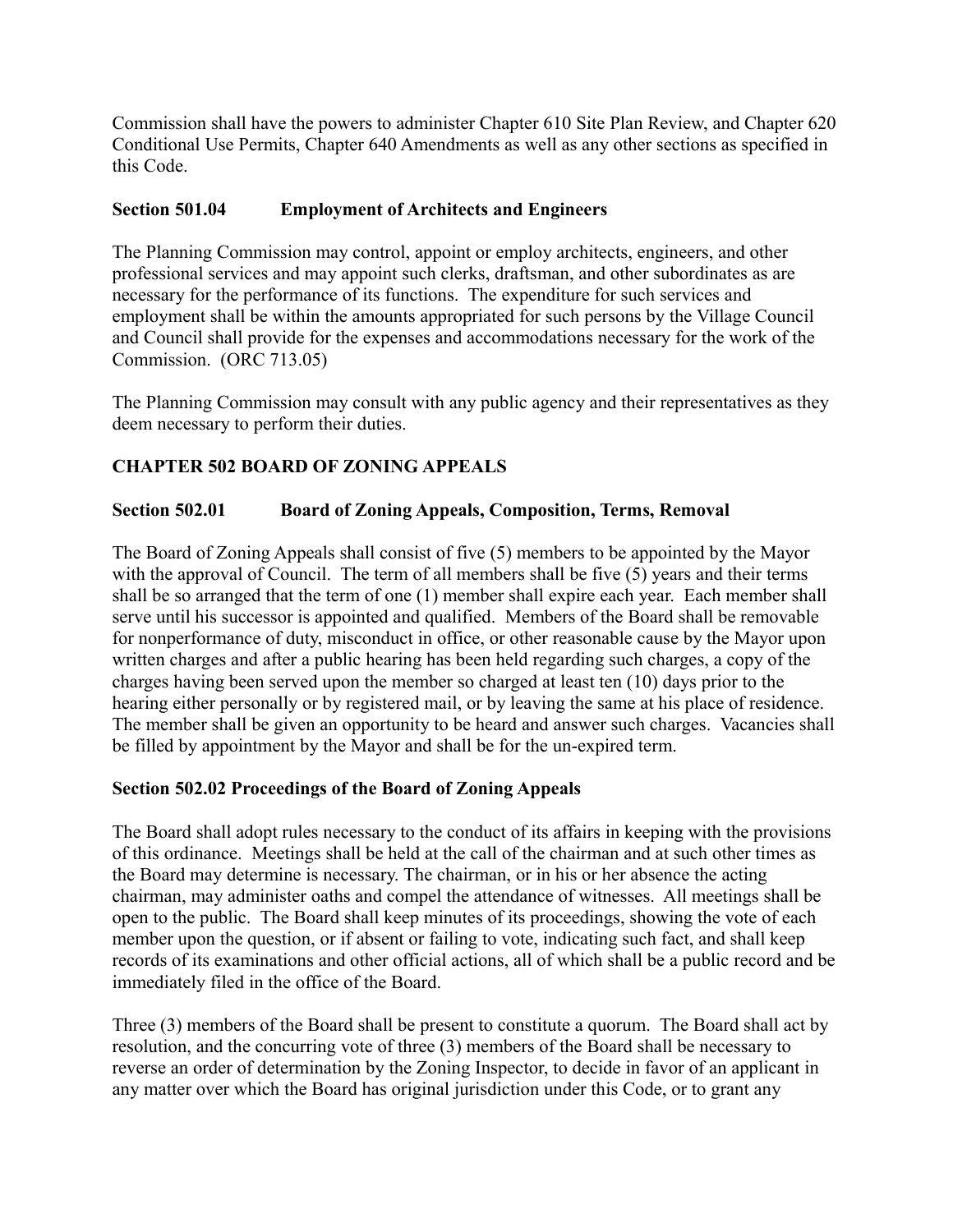variance from the requirements stipulated in this Code.

### **Section 502.03 Duties of the Board of Zoning Appeals**

The Board of Zoning Appeals has the following specific responsibilities:

- A. To hear and decide appeals where it is alleged there is an error in any order, requirement, decision, interpretation or determination made by the Zoning Inspector; The Board may reverse or affirm, wholly or partly, or modify the order, requirements, decision, or determination as ought to be made and to that end shall have the powers of the Zoning Inspector from whom the appeal is taken.
- B. To authorize such variances from the terms of this Code as will not be contrary to the public interest, where, owing to the special conditions, a literal enforcement of this ordinance will result in unnecessary hardship or practical difficulty, and so that the spirit of this Code shall be observed and substantial justice done.

### **Section 502.031 Board of Zoning Appeals May Request Assistance**

The Board of Zoning Appeals may request in writing, and advisory opinion from the Planning Commission, or other departments or agencies as it deems appropriate on any variance or appeal case. Responses shall be submitted within thirty (30 days) from the date of mailing of the request from the Board.

### **Section 502.04 Duties of Zoning Inspector, Board of Zoning Appeals, Village Council and Courts on Matters of Appeal.**

It is the intent of this Code that all questions of interpretation and enforcement shall be first presented to the Zoning Inspector, and that such questions shall be presented to the Board only on appeal from the decision of the Zoning Inspector, and that recourse from the decisions of the Board shall be to the courts as provided by law. It is further the intent of this Code, that the duties of the Village Council in connection with this Code shall *not* include hearing and deciding questions of interpretation and enforcement that may arise. The procedure for such questions shall be as stated in this section and this Code. Under this Code, the Village Council shall only have the duties of considering and adopting or rejecting proposed amendments or the repeal of this Code as provided by law, and of establishing a schedule of fees and charges as stated in this Zoning Code. Nothing in this Code shall be interpreted to prevent any official of the Village from appealing a decision of the Board of Zoning Appeals to the courts as provided in Chapters 2505 and 2506 of the Ohio Revised Code. Any such appeal shall be made within ten (10) days of the Board's written decision.

# **Section 502.05 Appeals Procedures**

Appeals to the Board of Zoning Appeals concerning interpretation or administration of this Code may be taken by any person aggrieved or by any officer or Village administrative official affected by any decision of the Zoning Inspector. Such appeal shall be taken within twenty (20)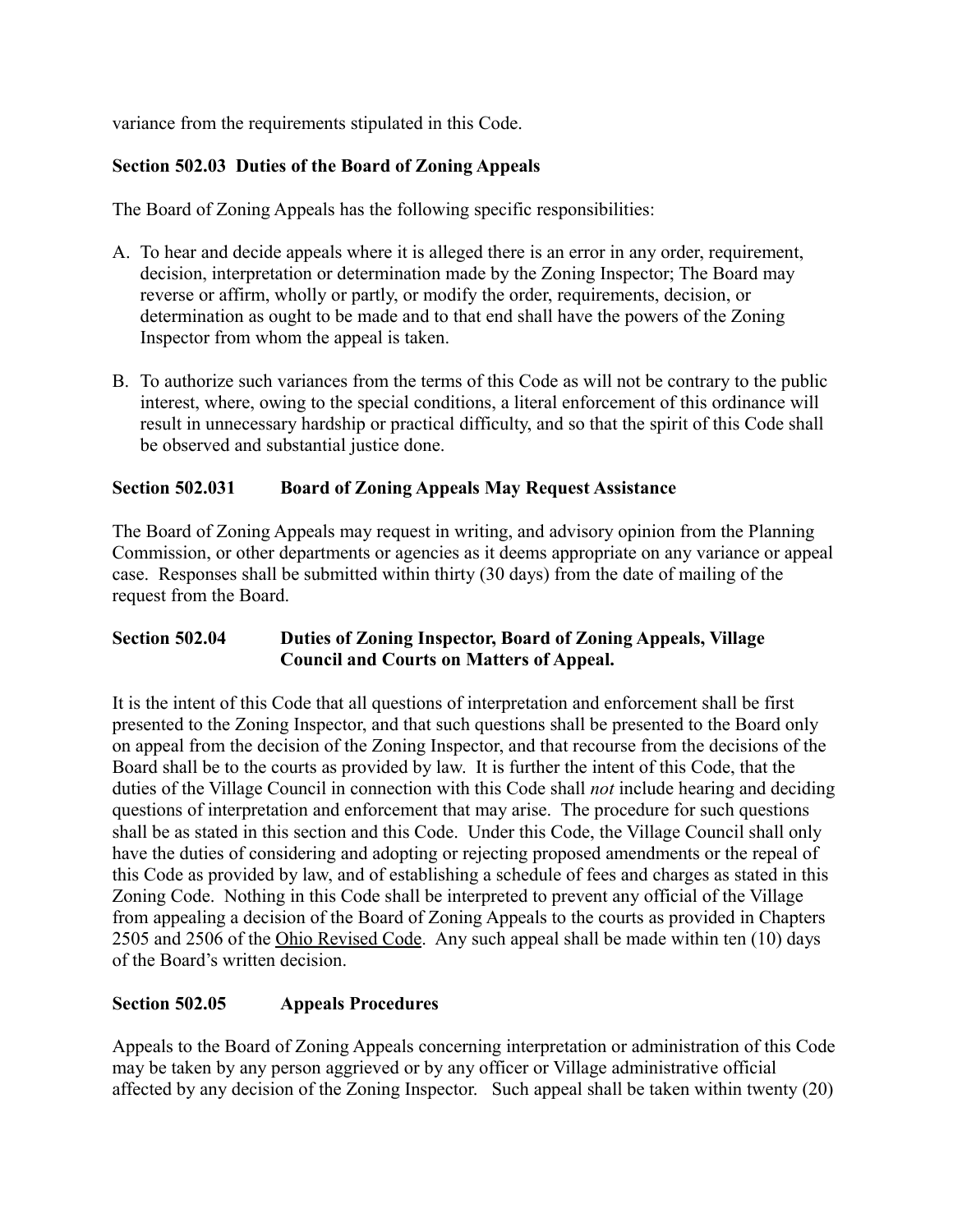days after the decision by filing, with the Zoning Inspector and with the Secretary of the Board of Zoning Appeals, a notice of appeal on an application from, specifying the grounds upon which the appeal is being taken. The Zoning Inspector shall maintain a copy of the application and shall immediately transmit to the Board of Zoning Appeals the application and all the papers and documents (hard copy and computer disks) constituting the record upon which the action appealed from was taken. The application for appeal shall be accompanied by a fee as specified in Section 504.

### **Section 502.06 Variances/Procedures**

The Board of Zoning Appeals may authorize upon appeal in specific cases such variance from the terms of this Code as will not be contrary to the public interest, where owing to special conditions a literal enforcement of the provisions of this Code would result in unnecessary hardship or practical difficulties.

### **Section 502.07 Application**

Application for Variance or Appeal shall be made on the standard form prescribed by the Village specifically for such purpose.

The application materials shall be submitted to the Zoning Inspector who shall maintain a copy and immediately transmit the application and all records relevant to the case to the Chairperson of the Board of Zoning Appeals.

Except as otherwise permitted in this Code, no application for variance shall be accepted for processing unless the Chair of the BZA finds that the application for the requested variance includes ten copies of the following:

- A. Name, address, and phone number of the applicant(s)
- B. Legal description of the property;
- C. Description or nature of the variance requested, including specific sections of the Code from which the applicant is requesting the variance;
- D. A fee as established by this ordinance;
- E. Narrative statements establishing and substantiating that the variance conforms to the standards described in section 502.08;
- F. The names and addresses of all property owners within 200 feet of the subject property;
- G. All exhibits and/or other evidence that the applicant desires to have considered at the hearing. *(Ord. 2009-68, eff. 04-15-10)*

### **Section 502.08 Standards for Variances**

Before it may grant a variance, the Board of Zoning Appeals shall find by a preponderance of reliable, probative and substantial evidence submitted for the hearing, and only from such evidence, that the applicable standards set forth in this section are or will be satisfied by the proposed development or use. In addition, the Board may impose such additional written conditions on the proposed development or use as it deems necessary to insure that the intent and objectives of this Code are and will be observed.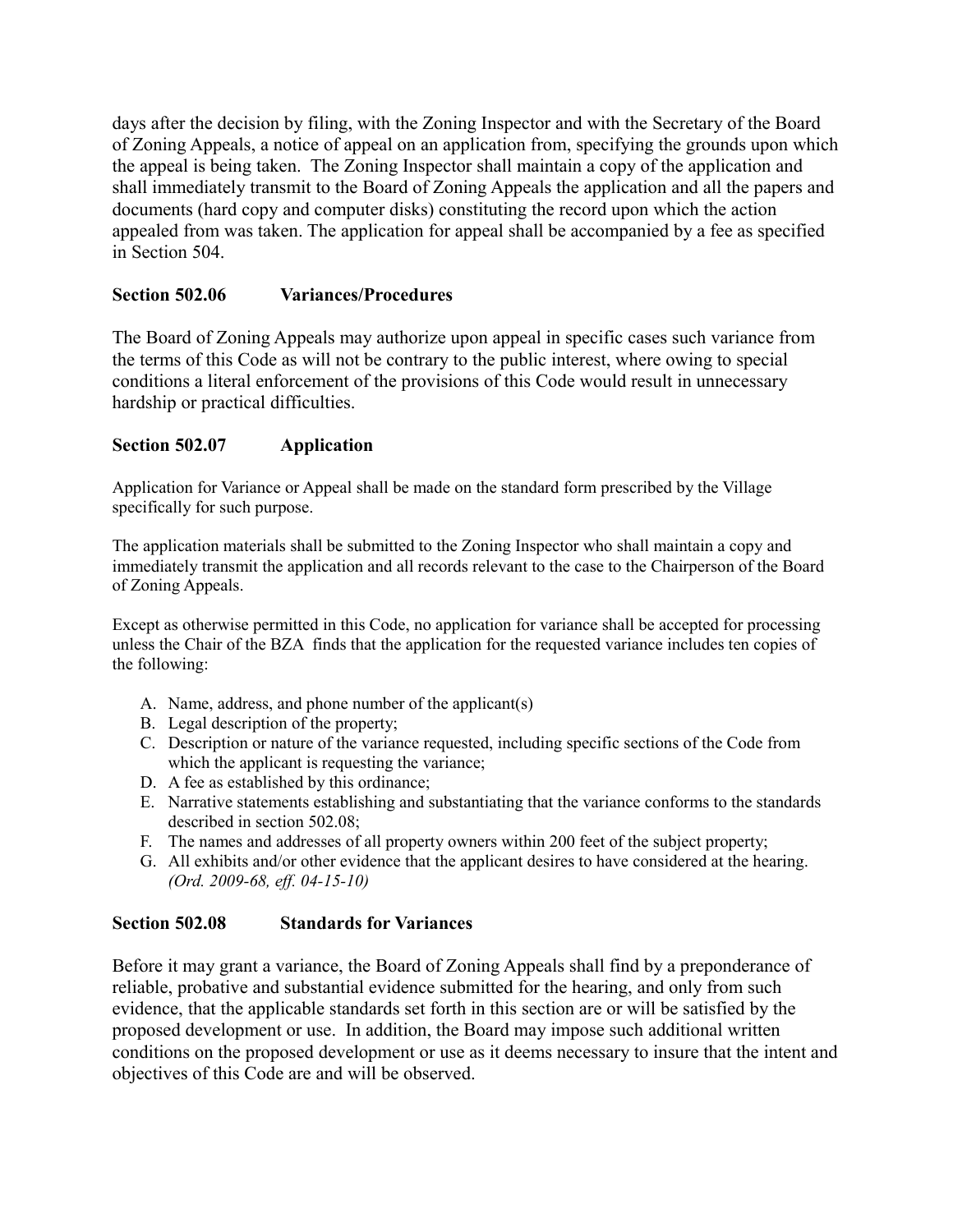#### *A. Use Variance*

On application for a use variance, the Board of Zoning Appeals shall review the evidence submitted for or at the hearing in light of the following standards and shall find that:

- 1. A literal enforcement of this Code will result in unnecessary hardship to the applicant, such hardship may not be caused by actions of the applicant; the applicant will not be able to use the property for the purposes for which it is zoned.
- 2. If the use variance is granted, the spirit and intent of this Code will be observed and substantial justice done;
- 3. The use variance, if granted, will not allow uses which are deemed a prohibited use because of the nuisance caused which will be a potential threat to public health and safety;
- 4. That special conditions do exist which are peculiar to this property and do not generally apply throughout the area, and which conditions are such that the strict application of the provisions of this Code would deprive the applicant of the reasonable use of the land or buildings. Loss of value and/or the inability to put one's property to a more profitable use does not, in itself constitute an unnecessary hardship;
- 5. The subject land will not yield a reasonable return or there will not be any beneficial use of the land without the use variance.

### *B. Area Variance*

On application for an area variance, the Board of Zoning Appeals shall review the evidence submitted at the hearing in light of the following standards and tests:

- 1. Whether the subject land will yield a reasonable return or whether there can be a beneficial use of the property without the variance;
- 2. Whether the area variance is substantial;
- 3. Whether the essential character of the neighborhood would be substantially altered or adjoining properties suffer a substantial detriment;
- 4. Whether the variance would adversely affect the delivery of governmental services;
- 5. Whether the property owner purchased the property with the knowledge of the zoning restriction;
- 6. Whether the problem can be solved by some manner other than the granting of a variance;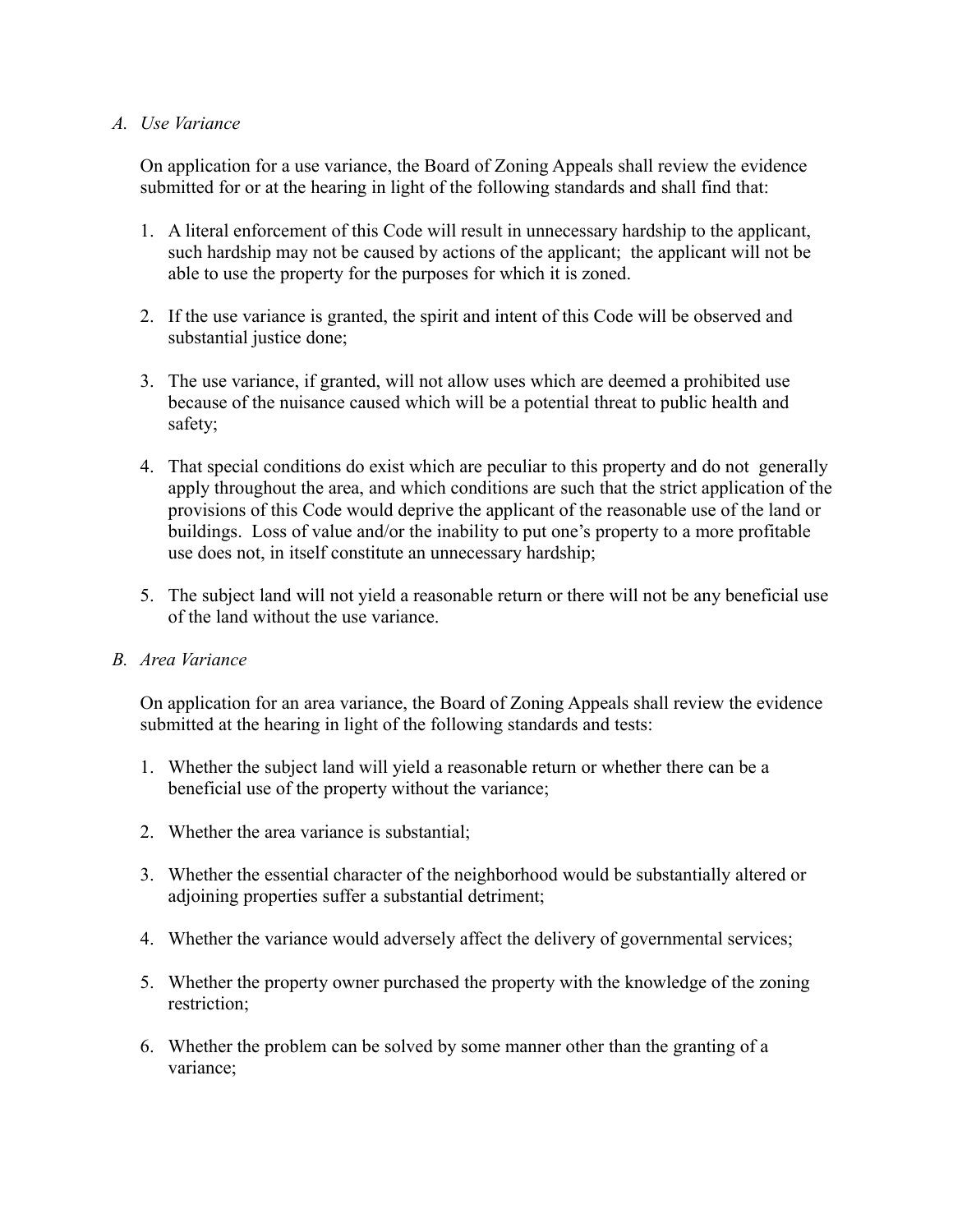- 7. Whether the variance preserves the spirit and intent of the zoning requirement and whether substantial justice would be done by granting of the variance;
- 8. The variance would be the minimum necessary to alleviate the difficulty;

### **Section 502.09 Additional Conditions and Safeguards**

The Board may further prescribe any conditions and safeguards that it deems necessary to insure that the objectives of the provisions to which the variance applies will be met. Any violation of such conditions and safeguards, when they have been made a part of the terms under which the variance has been granted, shall be deemed a punishable violation under this Code.

### **Section 502.10 Public Hearing by the Board of Zoning Appeals**

The Board of Zoning Appeals shall hold a public hearing within 30 days after the receipt of an application for an appeal or variance.

### **Section 502.11 Notice of Public Hearing in Newspaper**

Before conducting the public hearing required in Sec. 502.10, notice of such hearing shall be given in one or more newspapers of general circulation in the Village at least 10 days before the date of said hearing. The notice shall set forth the time and place of the public hearing, and the nature of the proposed appeal or variance.

# **Section 502.12 Notice to Parties in Interest**

Before conducting the public hearing required in Section 502.10, written notice of such hearing shall be mailed by the Secretary of the Board of Zoning Appeals, by first class mail, at least 10 days before the day of the hearing to all property owners within 200 feet of the subject property and to other parties in interest. The notice shall contain the same information as required of notices published in newspapers as specified in Section 502.11.

### **Section 502.13 Action by the Board of Zoning Appeals**

Within 30 days after the public hearing, the Board shall either approve, approve with supplementary conditions as specified in section 502.09, or disapprove the request for appeal or variance. The Board shall further make their findings in writing that the reasons set forth in the application and evidence submitted before or at the hearing, justify the granting of the variance. The BZA shall transmit a copy of their decision within 10 days of such decision to the Zoning Inspector*.*

# **CHAPTER 503 VILLAGE COUNCIL**

The powers and duties of the Village Council pertaining to the Zoning Code are as follows:

A. Approve the appointments of members to the Planning Commission.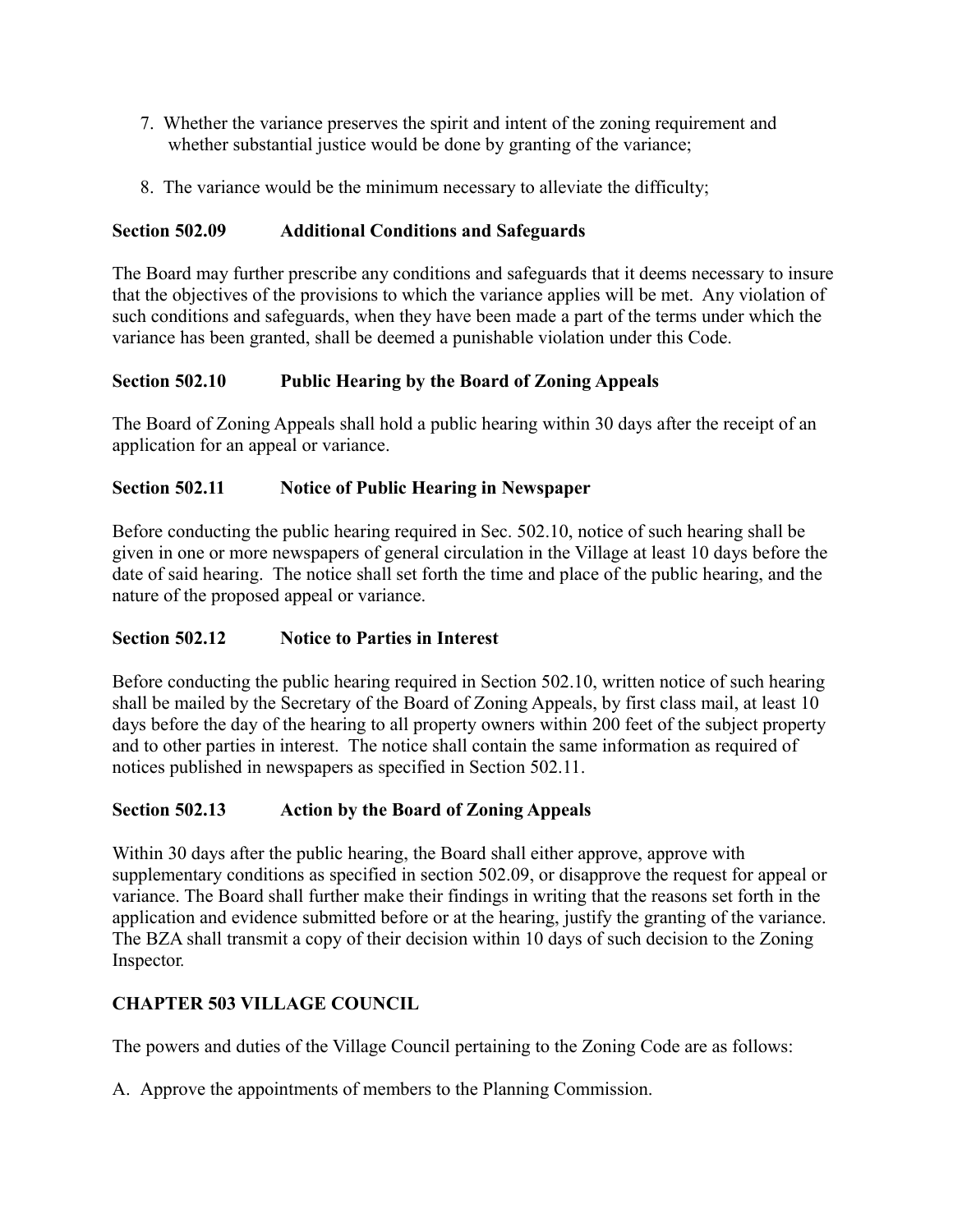- B. Approve the appointments of members to the Board of Zoning Appeals.
- C. Initiate or act upon suggested amendments to the Zoning Code text or Official Zoning District Map. (Chapter 640)
- D. To override a written recommendation of the Planning Commission on a text or map amendment provided that such legislative action is passed by a vote of not less than 2/3 of the Council.
- E. Approve the appointment of the Zoning Inspector.

### **CHAPTER 504 SCHEDULE OF FEES** *(Ord 2020-30, eff 11/19/20)*

A. The Village Council shall by ordinance, establish a schedule of fees for zoning permits, amendments, appeals, variances, conditional use permits, plan reviews, and other procedures and services pertaining to the administration and enforcement of this Code. The schedule of fees shall be posted in the office of the Zoning Inspector at the Administration Building of the Village and may be altered or amended only by the Village Council. Until all such appropriate fees, charges, and expenses have been paid in full, no action shall be taken on any application, appeal, or administrative procedure.

B. Council grants Planning Commission and the Board of Zoning Appeals, as appropriate, authority to waive said fees in whole or in part for not-for-profit organizations or due to hardship, except that any actual costs incurred by the Village in publicizing a hearing or processing an application shall be collected.

### **C. Zoning Permit Fee List**

| Zoning Book                             | \$<br>40.00                                             |
|-----------------------------------------|---------------------------------------------------------|
| Chapters                                | 20.00                                                   |
| Per Page                                | 0.25                                                    |
| <b>Permits</b>                          |                                                         |
| Pool                                    | 35.00                                                   |
| Fence                                   | 15.00 up to 300'                                        |
|                                         | $0.15$ /foot over 300'                                  |
| Signs                                   | 10.00 up to 25 Sq. Ft.<br>$.75/$ sq. ft over 25 sq. ft. |
|                                         | $20.00$ max                                             |
| Accessory Building, new or addition to: |                                                         |
| up to $499$ sq. ft                      | 20.00                                                   |
| 500-999 sq. ft.                         | 30.00                                                   |
| 1000-1999 sq. ft.                       | 40.00                                                   |
| 2000 and above                          | $50.00$ per 2,000 sq. ft or fraction<br>thereof         |
|                                         | 400.00 max                                              |